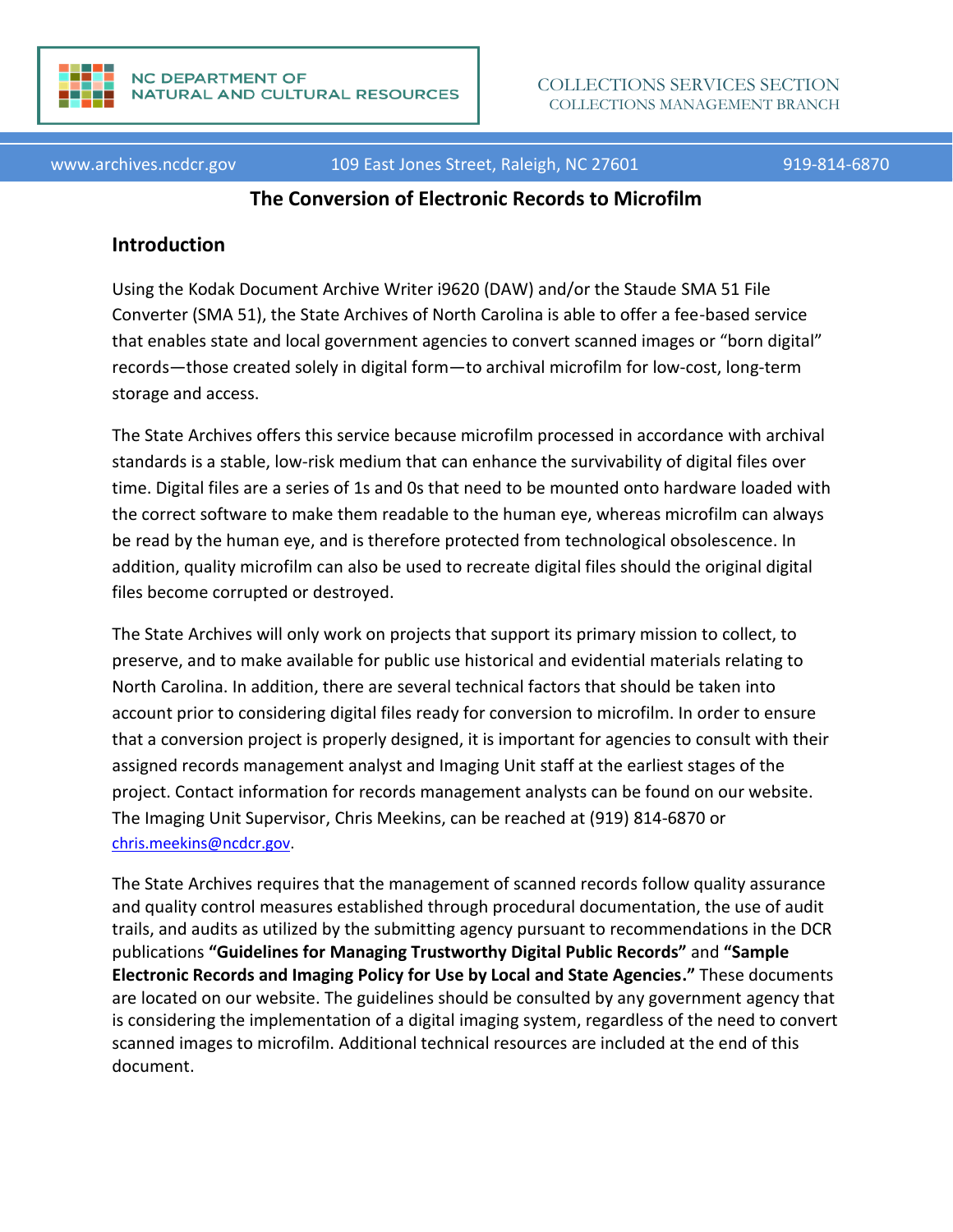# **Conversion Options: Kodak Document Archive Writer i9620 (DAW) and Staude SMA 51 File Converter (SMA 51)**

While the DAW and the SMA 51 both convert digital images to microfilm, there are important differences between the two machines in several aspects of the conversion process. These are outlined in Appendix A: DAW and SMA 51 Requirements. It will be important for agencies to know which machine will be used for each project, as this will impact the project specifications. Imaging Unit staff can provide additional information on which machine best suits each project. All projects will need to meet universal project requirements outlined below.

### *Requirements for Submissions*

Because microfilm created using the DAW or SMA 51 is intended to preserve records of enduring value to the highest archival standards, the State Archives has set the following minimum requirements for the submission of electronic files.

### **Records Eligible for Conversion**

The records that are most suitable for conversion from images to microfilm are (as indicated by the applicable records retention schedule):

- Records that are of permanent or long-term value.
- Records that have a high likelihood of being used in litigation. An agency may suffer adverse financial and legal consequences if they are unable to produce records needed during litigation at a remote point in the future.
- Records that are subject to statutory or other requirements, which require secure off-site storage.

### **Image Resolution**

• Images must have a minimum resolution of 300 dpi. The DAW and SMA 51 will convert documents with higher dpi values, but this will not result in the production of better microfilm and is generally not recommended.

### **Image Format**

• Images must be an uncompressed TIFF, PDF, or PDF/A. Agencies maintaining other file formats should explore the use of file conversion software.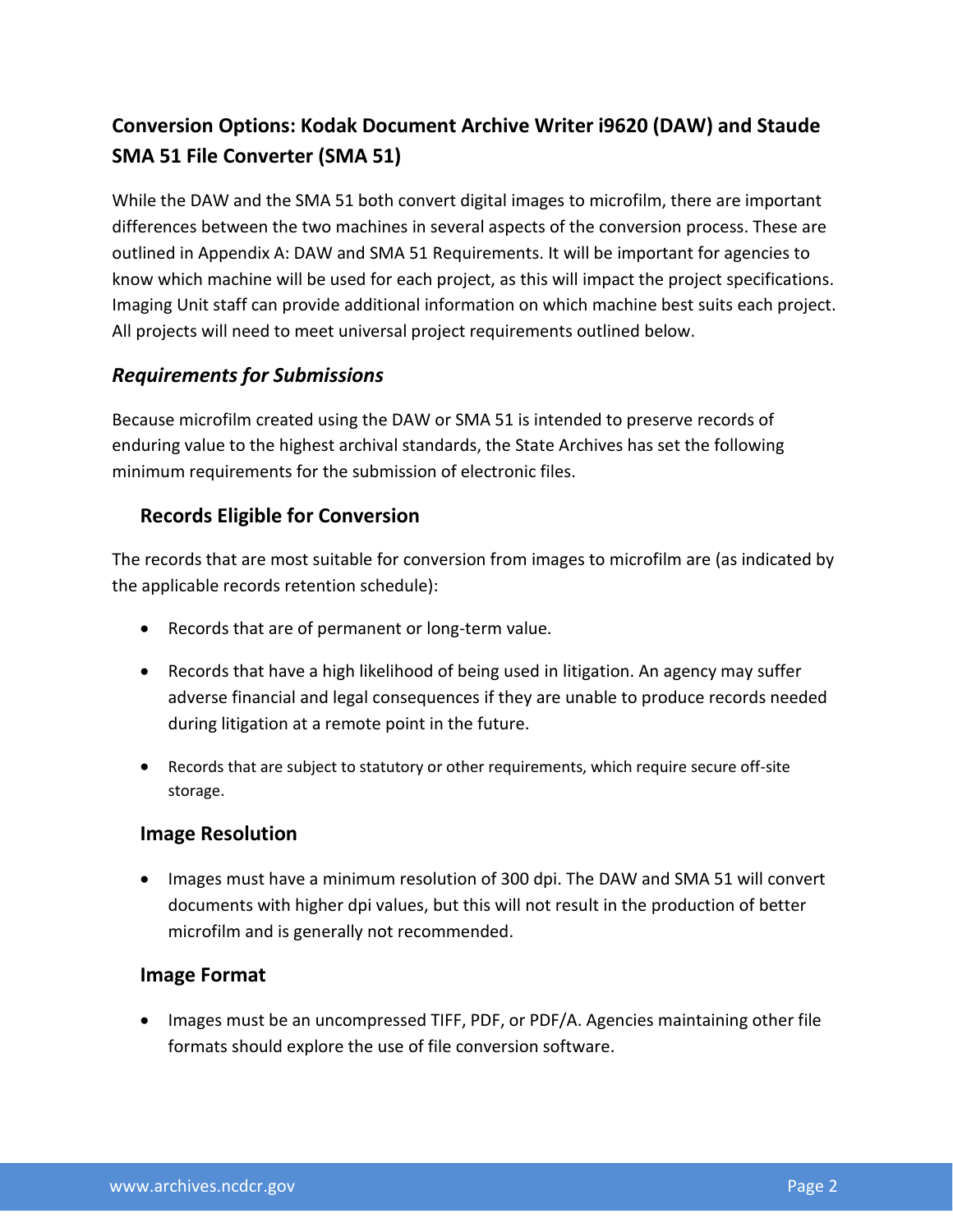• Images that have been converted from another format to PDF or TIFF formats should have embedded fonts. Any conversion process should be thoroughly tested and documented as part of the procedural documentation and audit trails associated with the project.

### **Image Quality**

- If using a flatbed scanner for image capture, images should be cropped to reduce excessive, surrounding space, but should retain a small border to show that the entire document has been captured.
- Because image quality is controlled at the point of scanning, it is recommended that scanners be checked for proper resolution using "AIIM Scanner Test Chart #2" as outlined in *Recommended Practice for Quality Control of Image Scanners*, ANSI/AIIM Standard MS44-1998 (R1993). Scanners should also come with resolution targets included in their software. For more information about standard resolution targets for your scanner, please consult the vendor.

# **File Naming**

Because the DAW and SMA 51 create a linear medium (microfilm) from a group of images, complying with file-naming requirements is critical to the production of quality and useful microfilm. The computers associated with the DAW and SMA 51 sort images prior to film production. The retrieval of the images on microfilm will be difficult if they are not sorted as anticipated. Not all computers sort lists the same way. It is critical that files sent for conversion adhere to the "Best Practices for File Naming" guidelines produced by the Archives and Records Section. The guidelines are available on our website.

Additional requirements for file naming are below. Examples of file naming schema are included in Appendix B: File Naming Considerations for DAW and SMA 51.

- File names should be no longer than 25 characters and must be alphanumeric with no special characters. Allowable characters in file and folder names include letters, numbers, and underscores.
- Do not leave blank spaces in the file name.
- When using numbers, make sure that the number of characters is consistent to ensure that these are accurately sorted by the computer. For example:

10.tif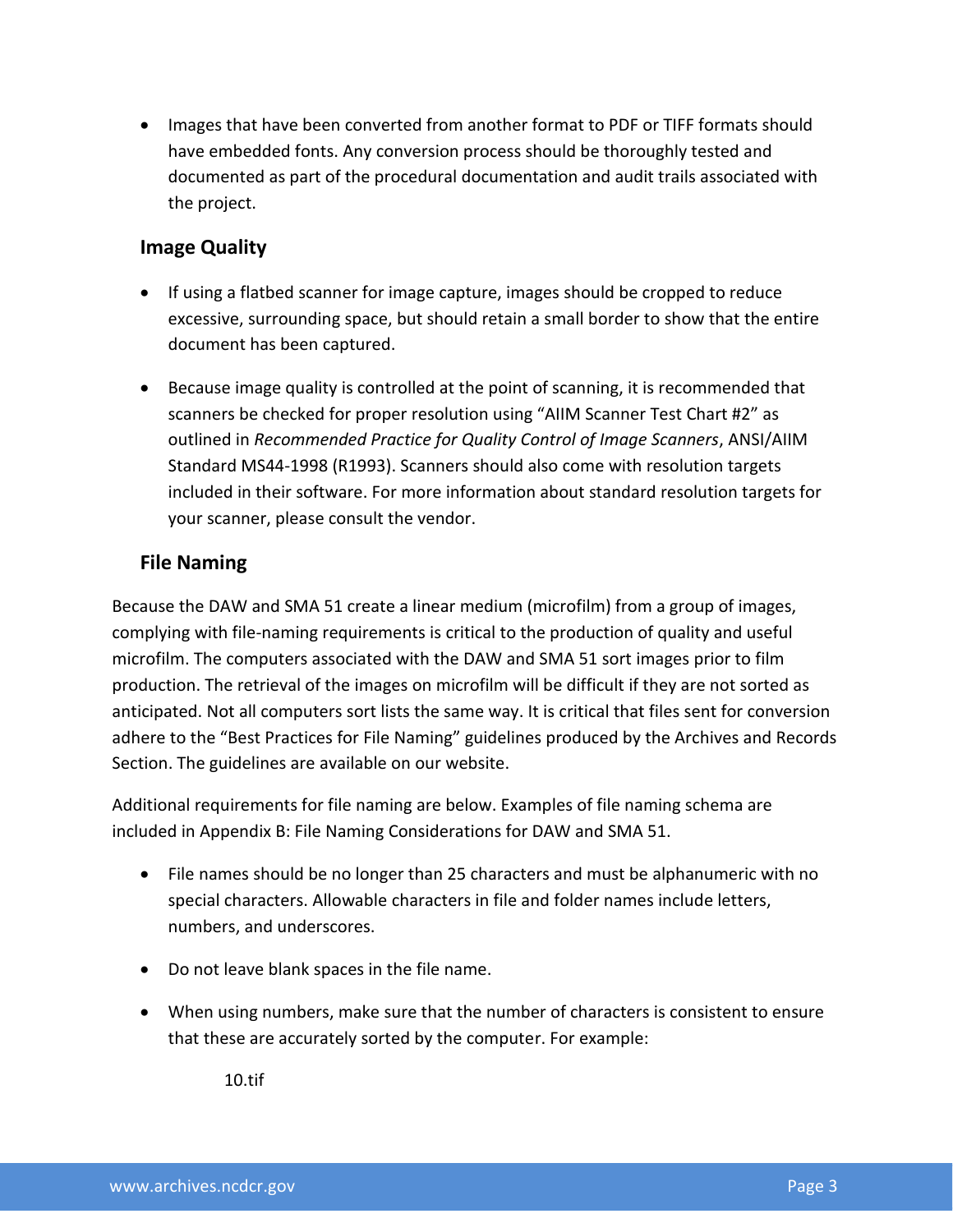100.tif 2.tif are not sorted correctly, whereas the following files are: 002.tif 010.tif

100.tif

### **Folder Structure and Image Marks**

Just as using file-naming conventions is important to the production of quality microfilm with the DAW and SMA 51, folder structure also plays a critical role in converting electronic images to microfilm. The DAW and SMA 51 cannot accommodate deep file structures, e.g. multiple levels of hierarchy, when converting the images to microfilm. Some important guidelines for suitable folder structures include:

- Do not submit empty folders for filming. If the DAW or SMA 51 encounters an empty folder, it interrupts the conversion process.
- There are also limitations as to how many levels into a folder structure the DAW and SMA 51 will go.
	- o Single-page TIFFs [i.e., one image per file name] may be no more than two folders from the root (e.g. folder, subfolder, and image).
- Agencies with electronic files utilizing folder structures that do not conform to the above guidelines may still utilize the DAW or SMA 51 *provided* they flatten the folder structure to meet the guidelines prior to transferring the images to the Archives and Records Section.
- To support high-speed information retrieval, the DAW and SMA 51 can produce image marks on the microfilm according to the hierarchical structure in which the images are submitted. If a government agency is interested in utilizing this feature, it will be incumbent upon the agency to purchase/support the associated equipment. Before relying on image mark retrieval, one should be aware that this technology could become obsolete.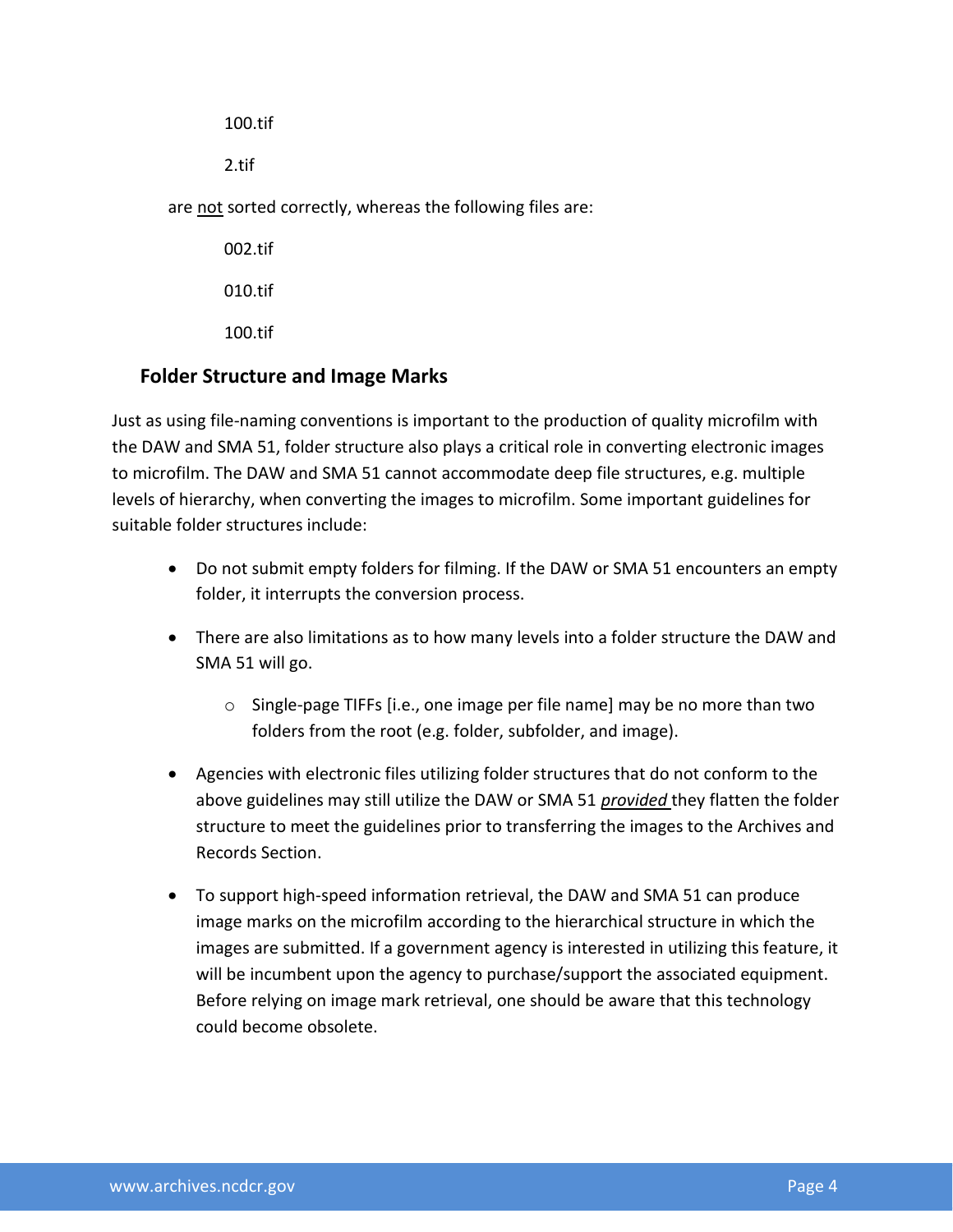# **Indexing**

Each reel of film produced by the DAW or SMA 51 should be indexed, either by means of a selfindex or an externally-created index. Page numbering, chronological order, alphabetical order, or any other readily apparent organizational system inherent in the submitted images will selfindex a reel of microfilm. Lacking that, an agency may submit an external index for inclusion on the microfilm.

Agencies may create a database to serve as an external index for submitted information when, for example, the files do not follow chronological or numerical order (e.g. case files that are not completed in numerical sequence). However, utilization of an external index will require the agency to either maintain the index permanently in-house or to submit a printout or images of the printout at the end of the project to be included on the last reel of the project.

The use of an external electronic index without submitting a copy to be converted to microfilm is not recommended because it counteracts one of the primary benefits of creating microfilm from digital content—protection from technological obsolescence.

### **Targeting**

Targets are used to identify the records being filmed, to serve as finding aids to those records, to conduct quality assurance tests on the film, and to provide the certification needed to ensure that the filmed records will be accepted in court in lieu of the original records.

In order for each reel to be appropriately targeted:

- State agency submissions must include the full name of the submitting agency, with all of the organizational layers named; the record's item number from an active records schedule; title of the records: the date, page, or other range of content information for each reel; and a digital image of any external indexes.
- Local agency submissions must include the name of the submitting county or municipality; the name of the board, council, department, or agency; the title of the records; the date, page, or other range of content information for each reel; and a digital image of any indexes.

### **Batching Records for Transfer**

Ideally, the submitting state government agency should batch its jobs to match the number of images that will fit on a reel of microfilm. Refer to the following requirements for batching records for transfer using either the DAW or SMA 51: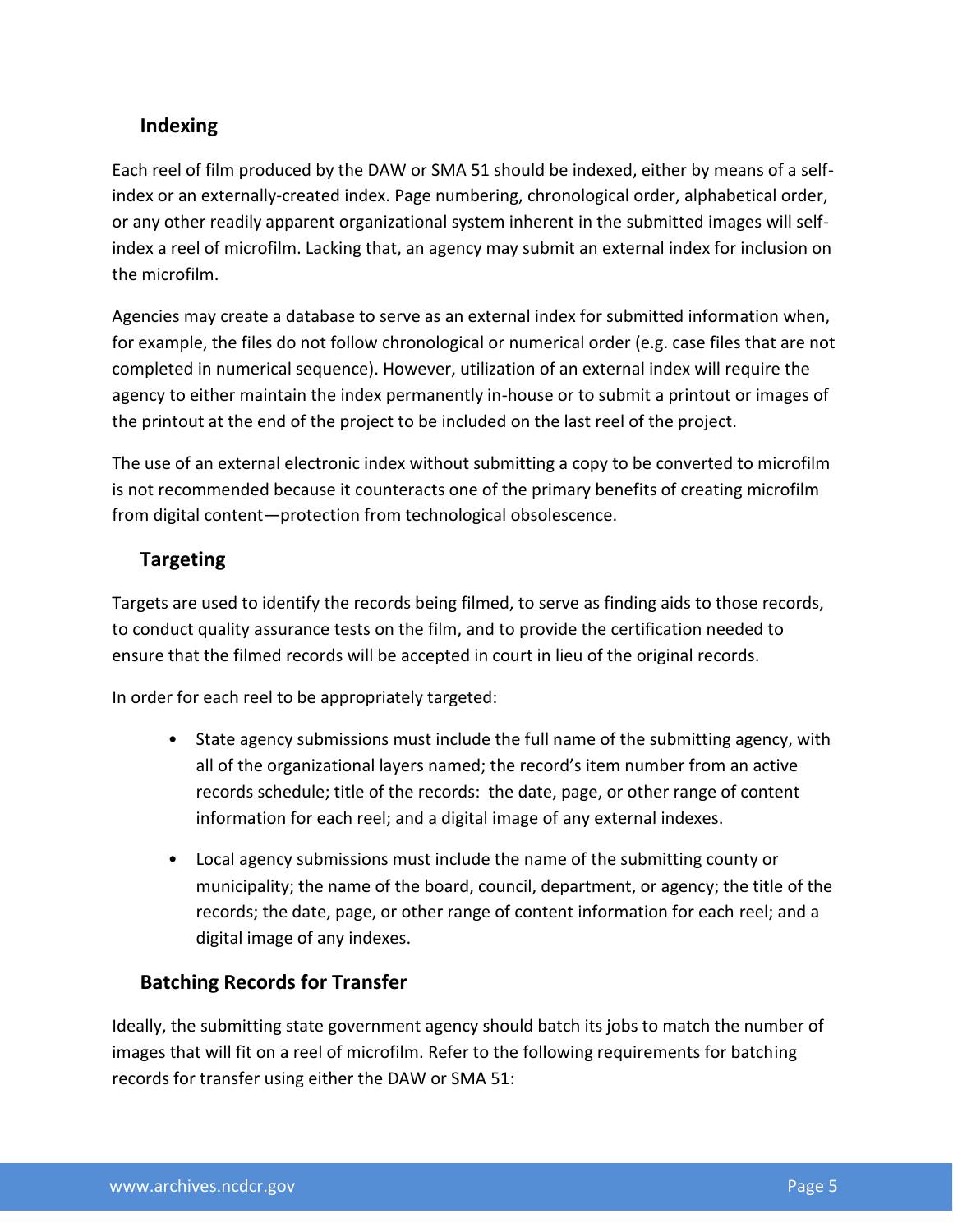- Only one record series or one item number from a records retention schedule should be placed in a batch.
- No files or documents should be split between batches.
- The submitting agency must retain a copy of all files submitted to the State Archives until the agency has been notified that the transfer to microfilm has been successfully completed.
- Size of batch will vary based on reduction ratio for the reel and machine used for conversion. Contact Imaging Unit staff to verify number of images that will fit on each roll of film. Additional details concerning factors that impact reel sizes can be found in Appendix C: Reel Size Considerations for DAW and SMA 51

### **Transferring Files for Conversion**

Once records are batched and ready for transfer to the Archives and Records Section for conversion, the records management analyst assigned to your agency can assist with the transfer protocol, including providing information on authentication of files for transfer.

### *Additional Resources and References*

Additional information on best practices in recording electronic images on microfilm is available from the Property Records Industry Association (PRIA) at [http://www.pria.us/,](http://www.pria.us/) which offers a publication of Recording Electronic Images on Roll Microfilm Best Practices: [http://www.pria.us/files/public/Committees/Business\\_Process\\_Procedures/Archival\\_Backup/R](http://www.pria.us/files/public/Committees/Business_Process_Procedures/Archival_Backup/Recording_Digitized072407-FINAL.pdf) [ecording\\_Digitized072407-FINAL.pdf](http://www.pria.us/files/public/Committees/Business_Process_Procedures/Archival_Backup/Recording_Digitized072407-FINAL.pdf)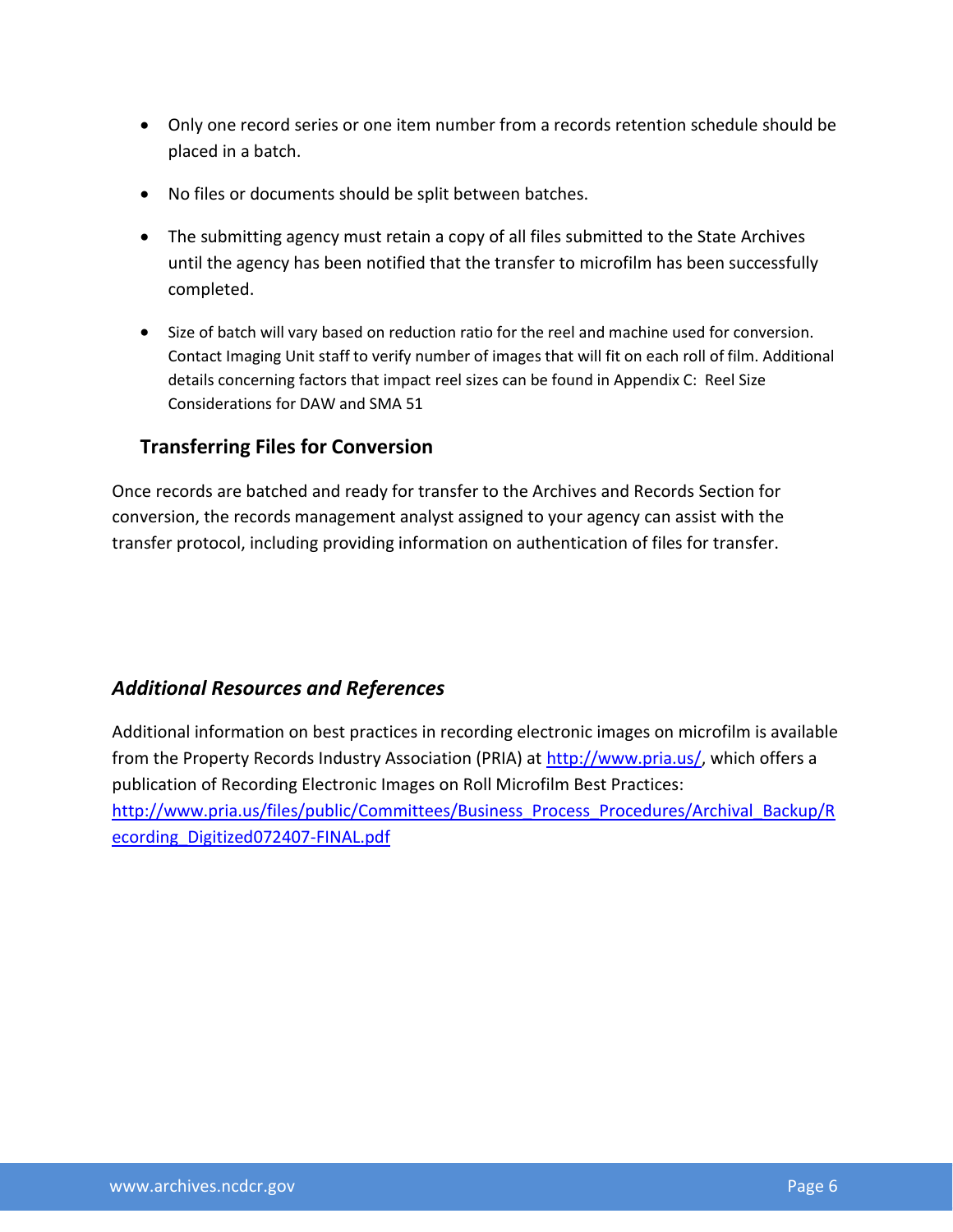# **Appendix A-DAW and SMA 51 Requirements**

### **DAW**

While the DAW accurately reproduces electronic files bi-tonally—in pure black and white—and can film in landscape or portrait mode, (16mm) there are some limitations with this equipment.

- It converts TIFF images only.
- It cannot accurately reproduce grayscale digital images, such as photographs, or documents that require the capture of faint or very fine lines, such as light or faded handwriting.
- It produces 16mm film which is most suitable for use with documents that are letter-, legal-, and ledger-sized (or B-size).
- Agencies with images of larger format documents (sizes C, D, or E) will require use of the SMA 51 to preserve these images on 35mm microfilm.

### **SMA 51**

Though the SMA 51 has fewer limitations, some projects are better suited for the DAW.

- The SMA 51 can convert TIFF, PDF, and PDF/A files.
- It produces 16mm microfilm (portrait mode only) for documents that are letter-, legal-, and ledger-sized (or B-size), and 35 mm microfilm for larger sized documents (sizes C, D, or E).
- It accurately reproduces both bi-tonal (black and white) and grayscale images and is able to capture fine lines such as faded handwriting.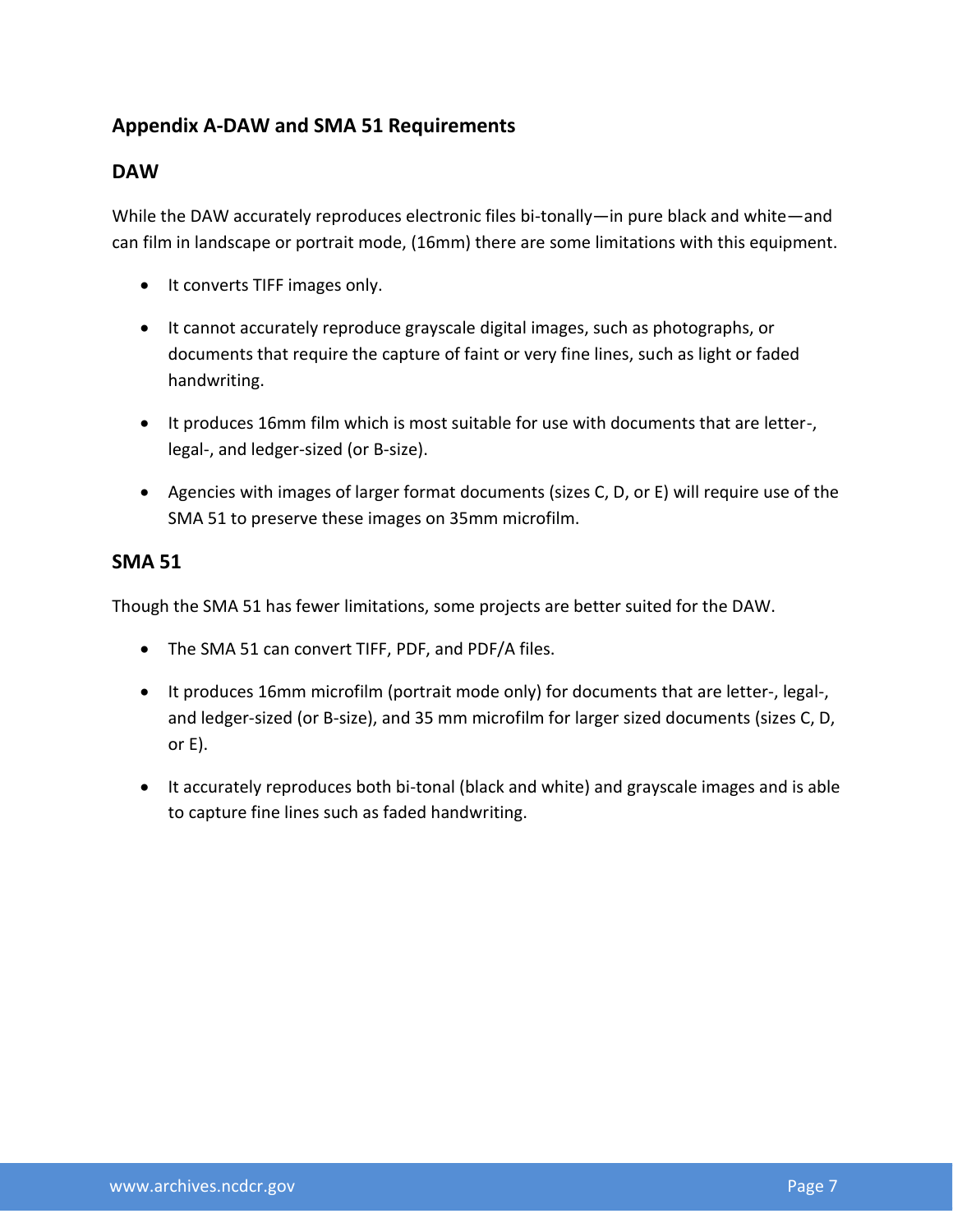# **Appendix B-File Naming Considerations for DAW and SMA 51**

As mentioned in the "File Naming" section, it is critical for retrieval and sorting purposes that files sent for conversion adhere to the "Best Practices for File Naming" guidelines available on our website. In addition, file names can be converted to annotations on film. These annotations provide an additional, eye-legible reference for each image converted to film. As with other aspects of image conversion, each machine has some limitations on how the file names may be converted to annotations on the film. If an agency is interested in film annotations, please contact the State Archives to receive a recommendation for which machine will work best for the project. Below are some details on how each machine creates annotations from a file naming structure.

### **DAW File Naming**

The DAW uses very simple file-naming structures, mainly numbers and decimal points and letters, but not enough to spell out whole words (i.e. 00362.0001, 00362.00001.0001 or ABC.0001.0001, etc). When images with complex file names are submitted for conversion on the DAW, the file names will automatically be simplified and renamed during the conversion process. File names as written by the DAW are divided into as many as four fields (i.e. 0000.0000.0000.0000). The number of fields is determined by the depth and complexity of the file structure. The total characters for all four fields cannot exceed 12 and the maximum number of characters per one field cannot exceed nine.

#### For example:

A 2,000 page Deed Book is submitted with the files named **2012\_Book\_362\_0001** through **2012\_Book\_362\_2000**. This is a simple "Page level" grouping (i.e., Root folder containing many single-page tiffs). The DAW will automatically simplify the file name down to two fields of no more than 12 total characters (e.g. 000000.000000 or 000.0000 or 0000.0000, etc.). The first field will be a fixed value (e.g. 362, 0362, 00362, etc.) and the second field represents each subsequent image (e.g. 0001, 0002, 0003, etc.). The number of characters in the second field must be able to accommodate the number of images being put to film (if 2,000 images are being put to film the character width for the second field must be at least four characters long).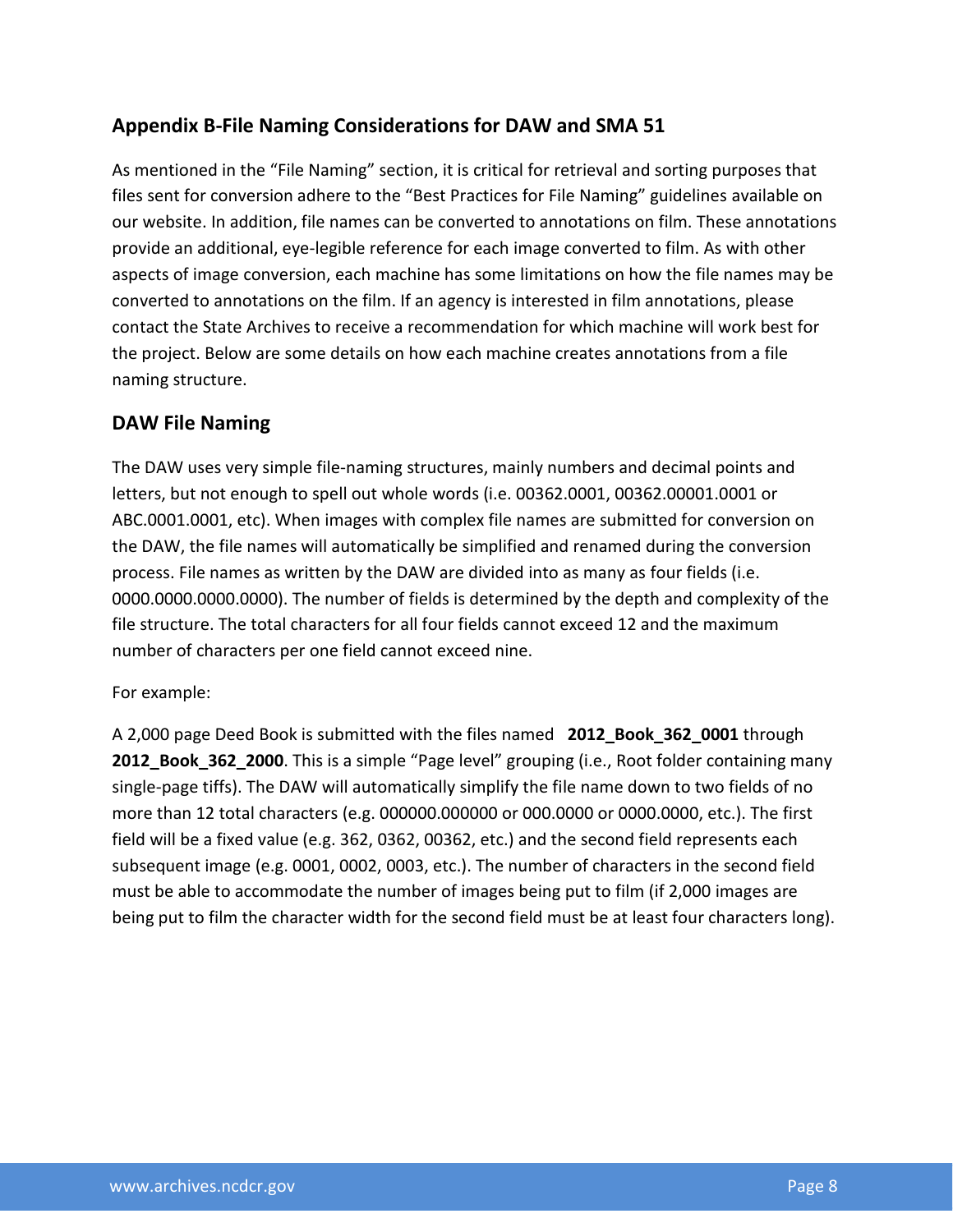So in this example;

2012\_Book\_362\_0001; 2012\_Book\_362\_0002; 2012\_Book\_362\_0003**;**2012\_Book\_362\_2000 will become simplified to 0362.0001, 0362.0002, 0362.0003, . . .0362.2000**.**

For more complex file structures, such as "document level" groupings (two-tier folder structure), "folder level" groupings (three-tier folder structure), and folders containing many multi-page tiff images, the number of fields in the file name will expand to accommodate the added levels.

For example:

Adoption records for a given county are submitted for conversion. Under the root folder (e.g. 1999 Adoptions) there are 50 folders each representing a different adoption and labeled alphabetically by child (Adams, Brown, Davis, etc.). Additionally, within each of those folders are several images of documents for each child.

So the images are sent in with the following file names for example;

1999 Adoptions Adams 0001, 1999 Adoptions Adams 0002 . . .

1999 Adoptions Brown 0001, 1999 Adoptions Brown 0002 . . .

1999 Adoptions Davis 00001, 1999 Adoptions Davis 0002 . . .

During the conversion process, the DAW will simplify the file names to something similar to the following;

1999.0001.0001; 1999.0001.00002; 1999.0001.0003 (the first field will be a fixed representation of the year 1999, the second field 0001 will be a fixed representation representing the "Adams" folder, and the third field .0001, .0002, .0003 will represent each sequential image within the "Adams" folder.

1999.0002.0001, 1999.0002.00002, 1999.0002.0003 (the first field will be a fixed representation of the year 1999, the second field .0002 will be a fixed representation representing the "Brown" folder, and the third field .0001, .0002, .0003 will represent each sequential image within the "Brown" folder.

1999.0003.0001, 1999.0003.00002, 1999.0003.0003 (the first field will be a fixed representation of the year 1999, the second field .0003 will be a fixed representation representing the "Davis" folder, and the third field .0001, .0002, .0003 will represent each sequential image within the "Davis" folder.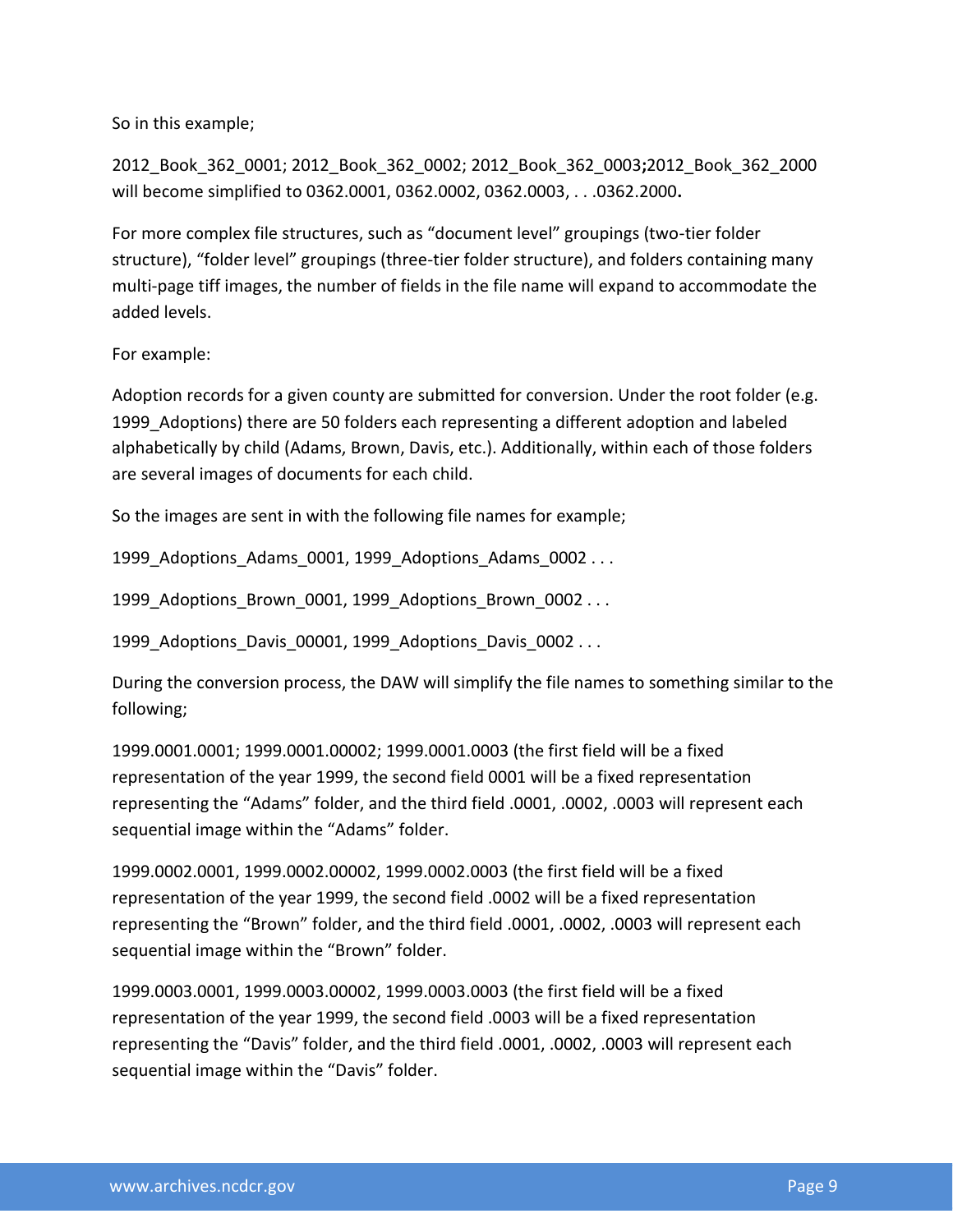### **SMA 51 File Naming**

Under most circumstances the SMA 51 can use complex file-naming structures, such as underscores or full words, when using file names to create annotations on the film. In those cases the film annotation will mirror the file name. The exceptions to this are when the project involves multi-page tiffs or multi-page PDFs.

For Example:

The same adoption records mentioned in the DAW example are submitted for conversion except now instead of the documents being single-page tiffs, all of the images in each child's folder are grouped into multi-page tiffs.

When the multi-page tiff "1999 Adoptions Adams 0001" is converted to film, each page within that multi-page tiff will have the exact same file name as the first page of that multi-page tiff. So instead of each image in the "Adams" being named sequentially 1999 Adoptions Adams 0001; 1999 Adoptions Adams 0002; ... 1999 Adoptions Adams 0200; etc., they will all be named 1999 Adoptions Adams 0001.